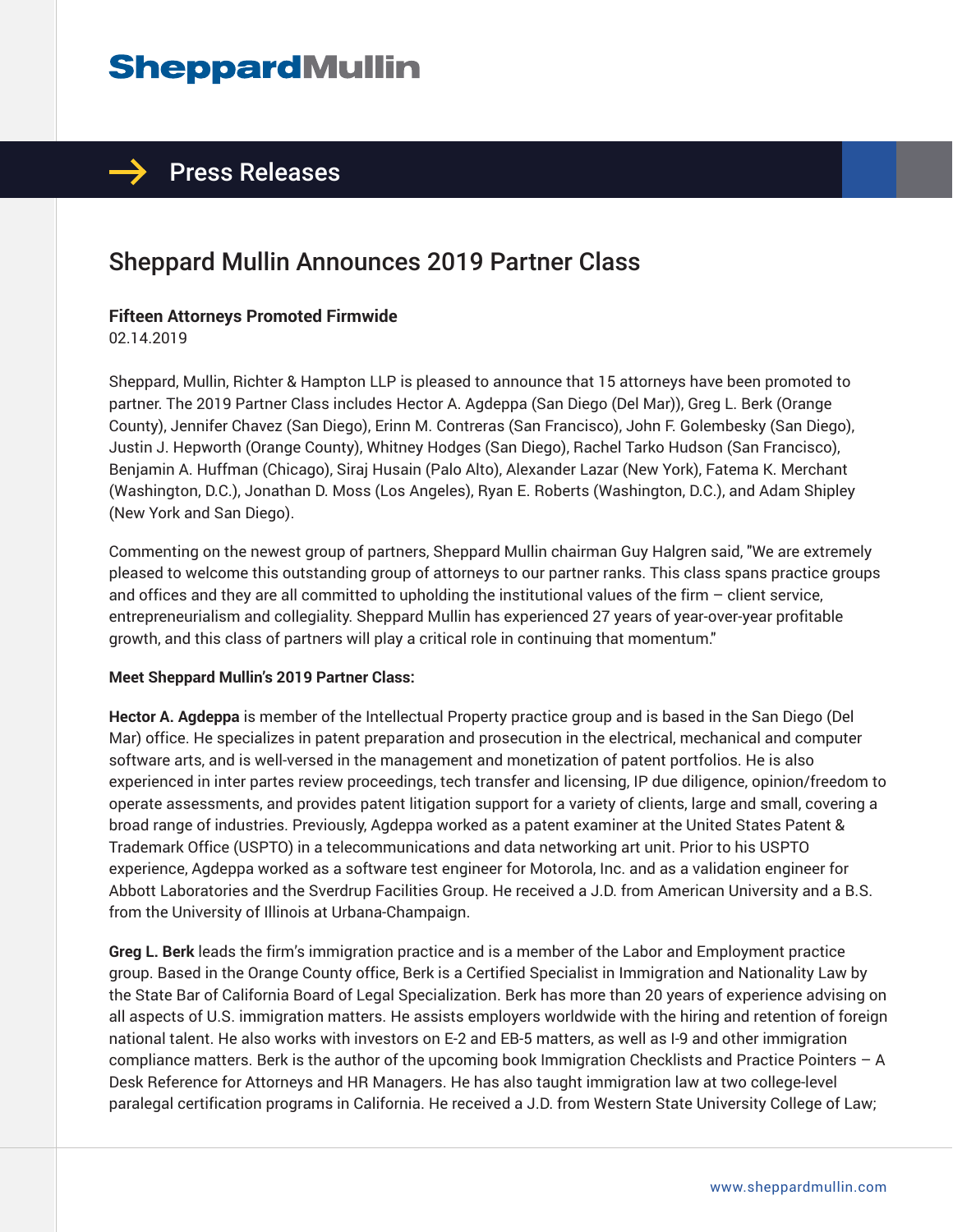an M.B.A. from George Washington University; and a B.A. from California State University.

**Jennifer Chavez** is a member of the Real Estate, Land Use and Environmental practice group and is based in the San Diego office. Her practice focuses on land use and development matters, including purchase and sale transactions and compliance with the California Environmental Quality Act (CEQA), the Subdivision Map Act, the Coastal Act and planning and zoning laws, as well as other general real estate transactional matters. She has represented developers, landowners and public agencies in a variety of projects, including large and small-scale residential, commercial, industrial, mixed-use, and educational development projects throughout California. She also represents clients before city councils, county boards of supervisors, planning commissions and other regulatory bodies to secure land use entitlements, permits and approvals and also involves defending land use entitlements in litigation matters before trial and appellate courts. In addition, Chavez has experience drafting and negotiating agreements with public agencies and private property owners concerning the use and development of real property, including development and improvement agreements, funding and reimbursement agreements, easement agreements and covenant agreements. She received a J.D., *magna cum laude*, from Pepperdine University School of Law and a B.A. from the University of California, San Diego, where she was on the Provost Honors List.

**Erinn M. Contreras** is a member of the Business Trial practice group and is based in the San Francisco office. She is also leader of the Construction Team. Contreras is a seasoned construction and real estate attorney who represents owners, developers, general contractors, subcontractors and construction lenders in all stages of construction projects. She negotiates and drafts a variety of construction contracts, including design-build contracts, EPC contracts, professional/consultant agreements and modified American Institute of Architects (AIA) contracts. Contreras also has extensive experience litigating construction-related claims, including construction defect, delay, cost overruns, mechanic's liens, quiet title and products liability. In addition to her construction and real estate practice, she also has significant employment-related experience, consisting of both employer counseling and employment litigation. She regularly advises employers on a wide array of employment issues, including employee terminations, wage and hour compliance, leaves of absence and requests for accommodation. She received a J.D. from the University of California, Los Angeles and a B.A. from Westminster College.

**John F. Golembesky** is a member of the Corporate practice group and is based in the San Diego office. He has represented clients in the healthcare industry for more than 20 years. He regularly represents healthcare providers, private equity firms and strategic investors in connection with the purchase and sale of healthcare businesses. Golembesky also serves as outside general counsel to many large, multi-specialty medical groups and advises them on complex hospital affiliations, physician compensation plans, corporate governance, and operational matters. He is frequently called on to counsel clients about complex healthcare regulatory and compliance issues, as well as data security and privacy laws. Golembesky rejoined Sheppard Mullin in 2016, after having served as the Chief Legal Officer and general counsel for a Los Angeles-based technology company. He received a J.D. from the University of Southern California and a B.A., cum laude, from the University of San Diego.

**Justin J. Hepworth** is a member of the Tax, Employee Benefits, and Trusts and Estates practice group and is based in the Orange County office. His practice encompasses a broad range of state and local tax matters, from planning, compliance, and transactional matters to controversy matters in audit and through litigation. He also regularly advises clients on state and local tax implications of restructurings, mergers, acquisitions, spinoffs and asset sales. He helps clients with audit defense, voluntary disclosure, unclaimed property (escheat law),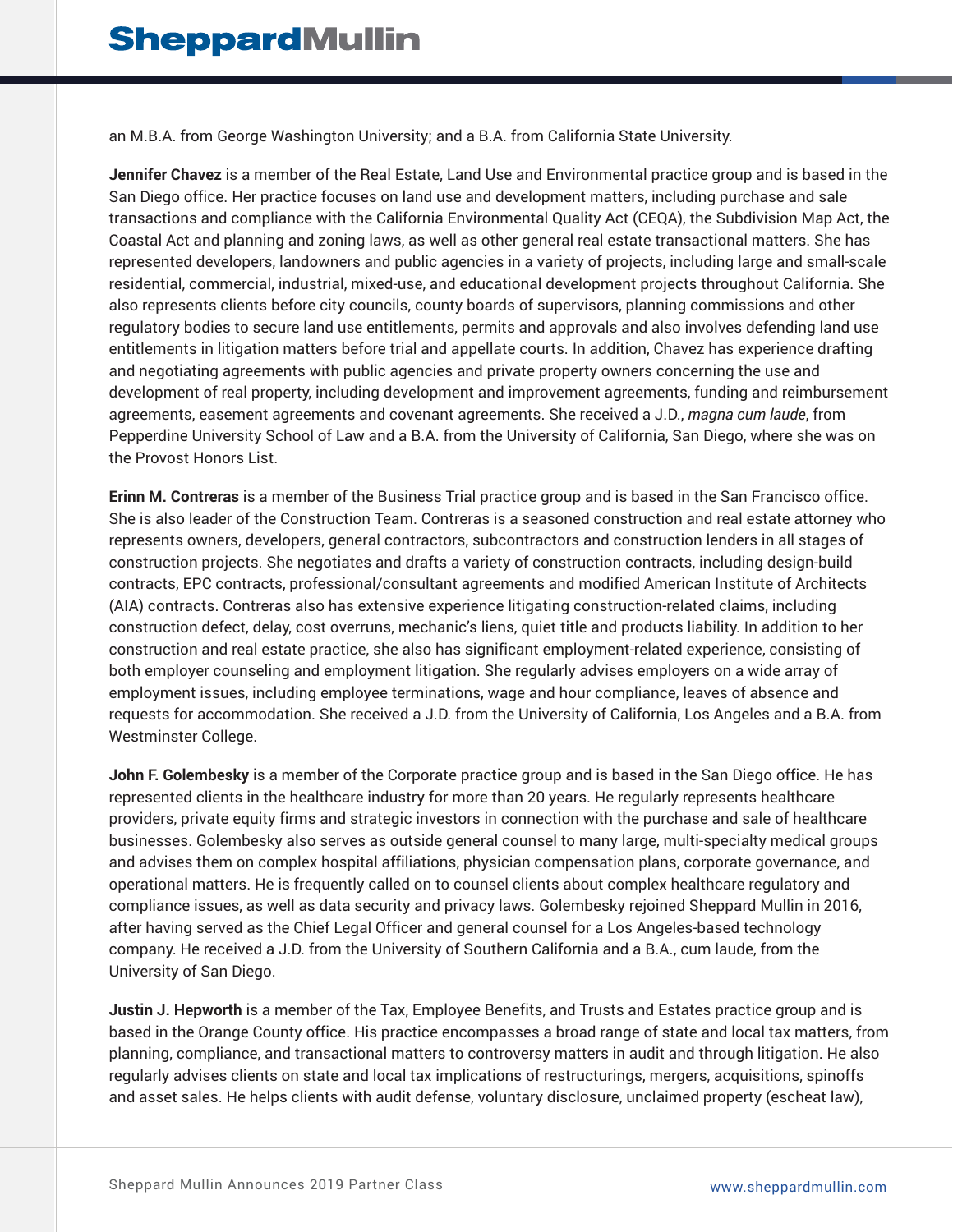and other controversy and compliance matters. Hepworth has extensive experience handling a broad range of multistate issues, including nexus, sales and use tax exemptions, sourcing and characterization, research and development credits, unitary business matters, California Prop. 13 change in ownership issues, and residency planning and audits. He received a J.D., *magna cum laude*, *Order of the Coif,* from Tulane University and a B.S. from the University of Idaho.

**Whitney Hodges** is a member of the Real Estate, Land Use and Natural Resources practice group and is based in the San Diego office. Her practice focuses on advising and representing major residential, industrial, commercial and mixed-use development projects, as well as Native American Indian tribes and renewable energy developers through all phases of the land use regulatory process and environmental compliance. Her land use experience includes real estate due diligence investigations, negotiating and drafting development agreements, processing land use entitlements, advising tribal governments on environmental and natural resources law, and appearing before governmental agencies and commissions. She also represents developers and management in union negotiations. Hodges serves as general counsel for the San Diego Humane Society, and she is a registered lobbyist with the City of San Diego, the County of San Diego, and San Diego Regional Airport Authority, and the San Diego Port Authority. She received a J.D. and a B.A., with honors, from the University of Southern California.

**Rachel Tarko Hudson** is a member of the Intellectual Property practice group and is based in the San Francisco office. She focuses her practice on clients in the retail, food and beverage, and technology sectors. She advises clients conducting advertising campaigns, contests and sweepstakes, and cause marketing campaigns on substantiation, clearance, and legal compliance. She also counsels clients on compliance with e-mail, telephone, and SMS marketing regulations. In addition, Hudson drafts and negotiates agreements for software, SaaS, technology services, logistics, marketing, outsourcing, intellectual property licensing, sourcing and distribution agreements, and other commercial and transactional matters. In connection with privacy and data security, Hudson counsels clients on compliance with domestic and international privacy laws, including in Canada and the EU. She helps clients with drafting privacy policies and online terms of service for websites and mobile applications. She also counsels clients experiencing data security breaches on response, notification and mitigation. She received a J.D. from Georgetown University Law Center and a B.A., cum laude, from the University of Pennsylvania.

**Benjamin A. Huffman** is a member of the Energy, Infrastructure and Project Finance industry team and the Real Estate, Land Use & Environmental practice group in the Chicago office. Huffman works with financing providers, including banks, non-bank lenders, insurance companies and investment funds as well as financing users, including project developers, public company borrowers and privately held borrowers in connection with construction, acquisition and working capital debt facilities, passive tax and cash equity investments and secondary-market purchase and sale of debt and equity financing products, primarily in the renewable energy sector. Huffman received a J.D., *summa cum laude*, from Notre Dame Law School and a B.A., *cum laude*, from DePauw University.

**Siraj Husain** is a member of the Intellectual Property practice group in the Palo Alto office. He focuses his practice on intellectual property and patent strategy in various technical areas with an emphasis in software and computer science. He specializes in building and managing patent portfolios, both in the United States and internationally. He also represents clients in a variety of domestic and international business transactions involving intellectual property and technology rights, including acquiring and licensing intellectual property. Husain received a J.D. from Loyola Law School and a B.S. from the University of California, Riverside.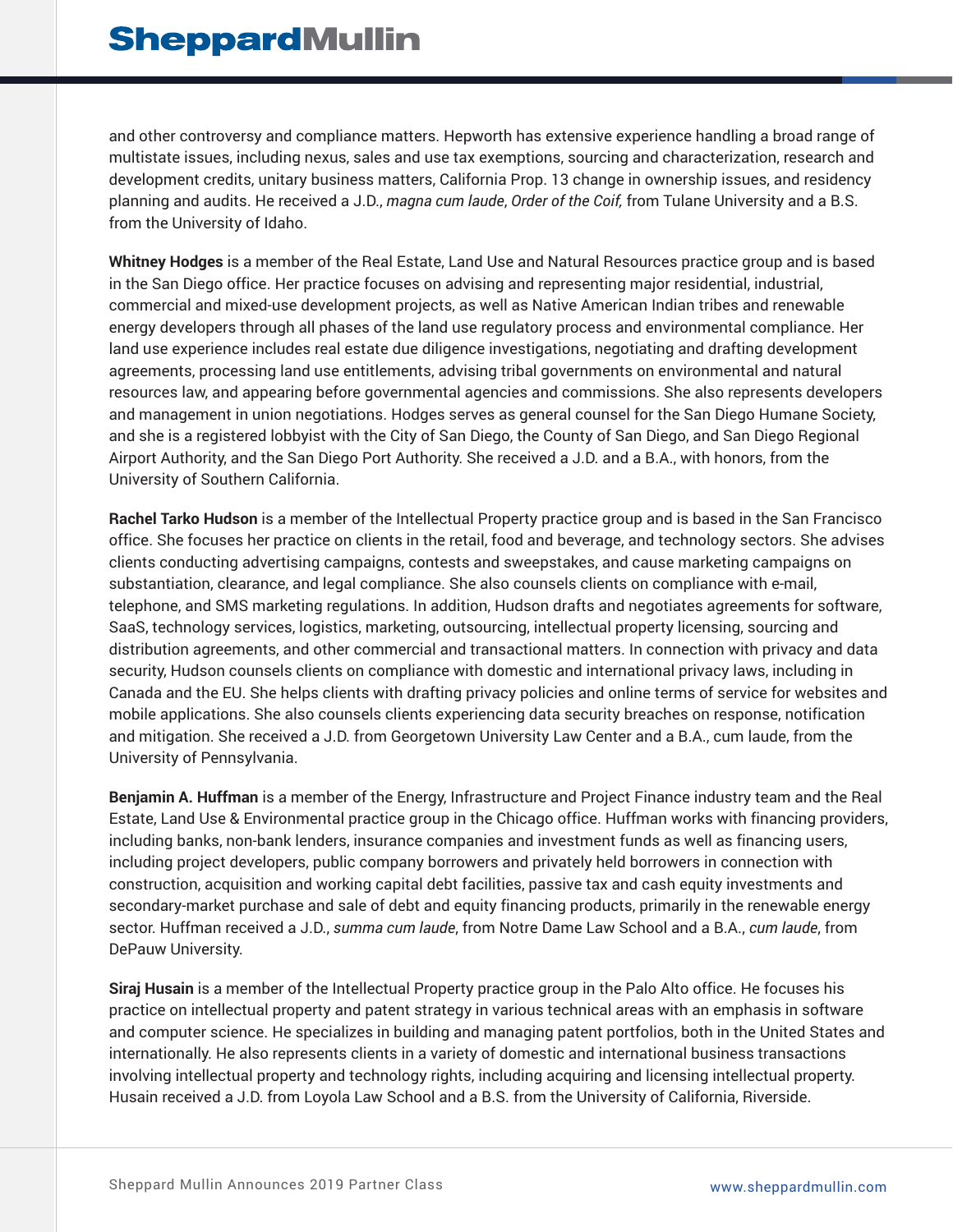**Alexander Lazar** is a member of the Corporate practice group in the New York office. Lazar counsels emerging and established enterprises on a broad range of corporate and commercial matters in the ecommerce, internet/ mobile, fintech, digital media, life sciences and high technology industry sectors. He advises entrepreneurs and emerging companies from inception through exit on entity formation; angel, venture capital and private equity financings; mergers and acquisitions; and public securities offerings; as well as corporate governance and dayto-day corporate matters. He represents mature public and private companies in their strategic acquisitions and minority investments, with a focus on acquisitions of, and investments in, venture capital and private equitybacked technology and life sciences companies. Lazar is also experienced in advising companies of all stages in complex commercial transactions, including joint ventures, licensing, development, distribution, and other collaborative arrangements. He received a J.D., *magna cum laude, Order of the Coif,* from Boston College Law School and a B.A., *magna cum laude,* from Brown University.

**Fatema K. Merchant** is a member of the Government Contracts, Investigations, and International Trade practice group in the Washington, D.C. office. She focuses her practice on international trade and white collar criminal defense work, which includes the U.S. government's regulation of international trade, cross-border transactions and foreign investment. Merchant has extensive experience conducting internal investigations and responding to U.S. as well as foreign government investigations and enforcement efforts, compliance counseling, and transactional due diligence related to anti-corruption, export controls, economic sanctions, anti-money laundering, and customs laws and regulations. Merchant regularly assists clients with developing, implementing, and evaluating effective compliance programs across a broad spectrum of legal risk areas. She counsels clients across industries on regulatory filings stemming from cross-border transactions, including filings with the U.S. State Department and the Committee on Foreign Investment in the United States (CFIUS). She received a J.D. from American University Washington College of Law and a B.A. from Al-Jamea-Tus-Saifiyah Arabic Academy.

**Jonathan D. Moss** is a member of the Business Trial practice group in the Los Angeles office. His practice entails handling complex business disputes, class action defense, securities litigation, shareholder derivative lawsuits, corporate dissolution actions, entertainment litigation, real estate disputes and defending allegations of breach of fiduciary duty and fraud. Moss is experienced in all aspects of the litigation process and in handling alternative dispute resolution proceedings to successful conclusion. Moss also has significant appellate experience, including arguing cases before the California Courts of Appeal and briefing cases in the Ninth Circuit Court of Appeals and United States Supreme Court. He received a J.D. from the University of Southern California and a B.S. from Cornell University.

**Ryan E. Roberts** is a member of the Government Contracts, Investigations, and International Trade practice group in the Washington, D.C. office. Roberts has counseled clients, ranging from small businesses to Fortune 500 companies, regarding compliance with the vast regulations applicable to government contractors. Roberts has conducted numerous complex investigations, both internal and in response to allegations made by various enforcement agencies, and represented government contractors in a broad range of litigation matters, including litigation under the False Claims Act, bid protests, and appeals. Roberts received a J.D. from The George Washington University Law School and a B.A. from the University at Albany, State University of New York.

**Adam Shipley** is a member of the Corporate practice group in the New York and San Diego offices. His practice focuses on representing clients in a variety of complex transactions in several industries, including energy, manufacturing, healthcare, industrials, life sciences and information technology. Shipley has extensive experience negotiating and managing company sale transactions, having advised many private equity and